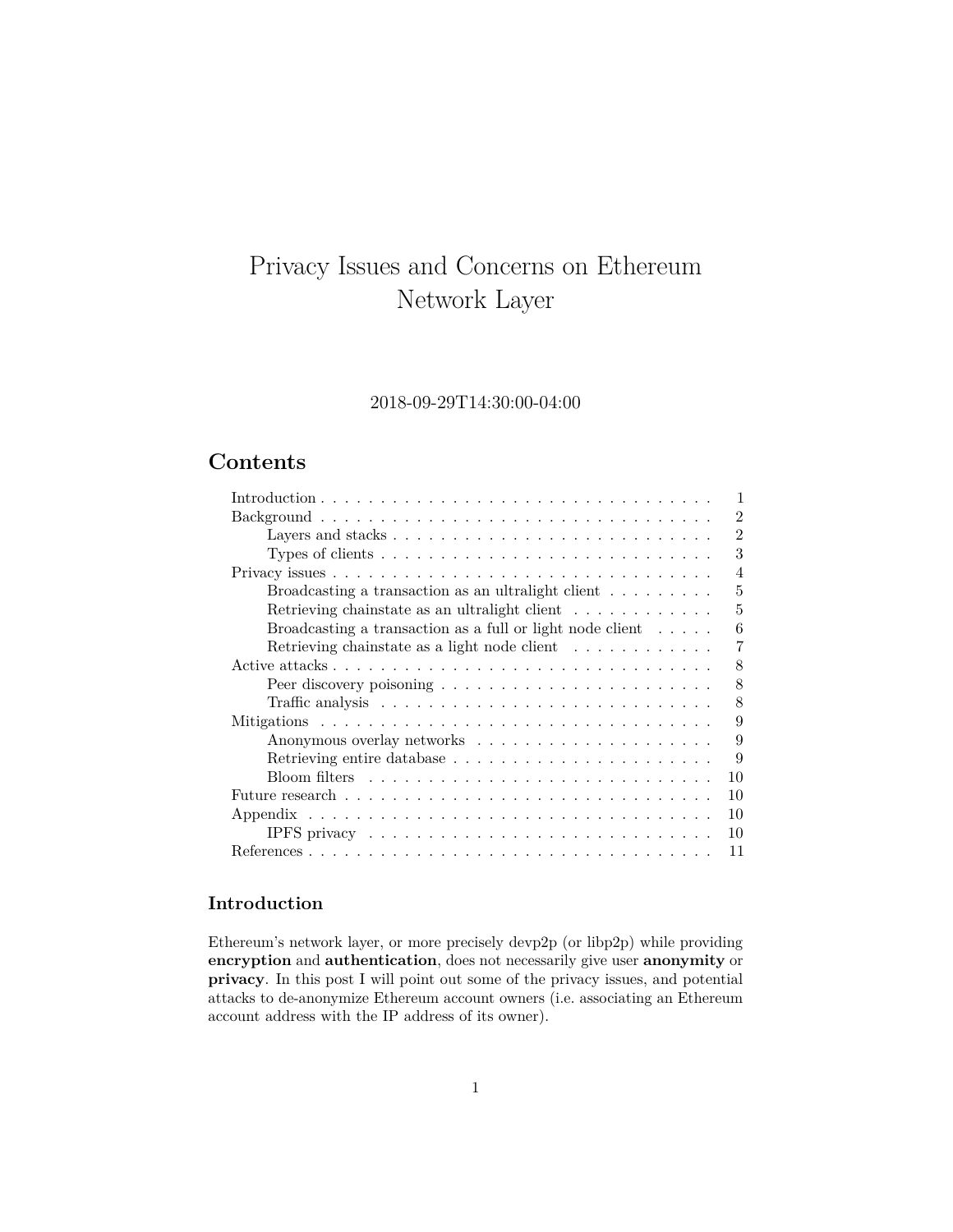For simplicity we do not consider anonymity networks during attack like *Tor* or *I2P*, although they will be discussed in the Mitigation section.

## <span id="page-1-0"></span>**Background**

Feel free to skip this section if you already know how ultralight clients (like *metamask*) work.

#### <span id="page-1-1"></span>**Layers and stacks**

While it is not a formal definition, the Ethereum stack can be vaguely divided into the following layers:

- 1. Smart Contract Layer (layer 2)
- Smart contracts are deployed onto the blockcahin and its code becomes immutable after deployment
- Transactions can be sent to Smart Contracts, and the recipient Smart Contract code determines what actions should be taken
- For example, layer 2 scaling solutions like *plasma* require interaction with this layer, without changing the consensus layer
- Examples include ERC20 token contracts, and multisig wallet contracts
- 2. Consensus Layer (layer 1)
- This layer determines what transactions and blocks are valid and what are not
- Changes in this layer would typically require *hard forks*
- 3. P2P Network Layer (layer 0?)
- Participants of Ethereum (e.g. full nodes running *geth* or *parity*) connect to each other through the peer-to-peer network
- Transactions and blocks are broadcasted in the peer-to-peer network
- 4. Protocol Implementation Application Layer
- Or "node" applications, these applications implement the Ethereum protocol
- Nodes running these applications connect to each other through the P2P network
- These applications typically run a JSON-RPC server, allowing wallet applications to send transactions or read chain state
- Examples include *geth*, *parity*, *ganache-cli (formerly testrpc)*
- 5. RPC Network Layer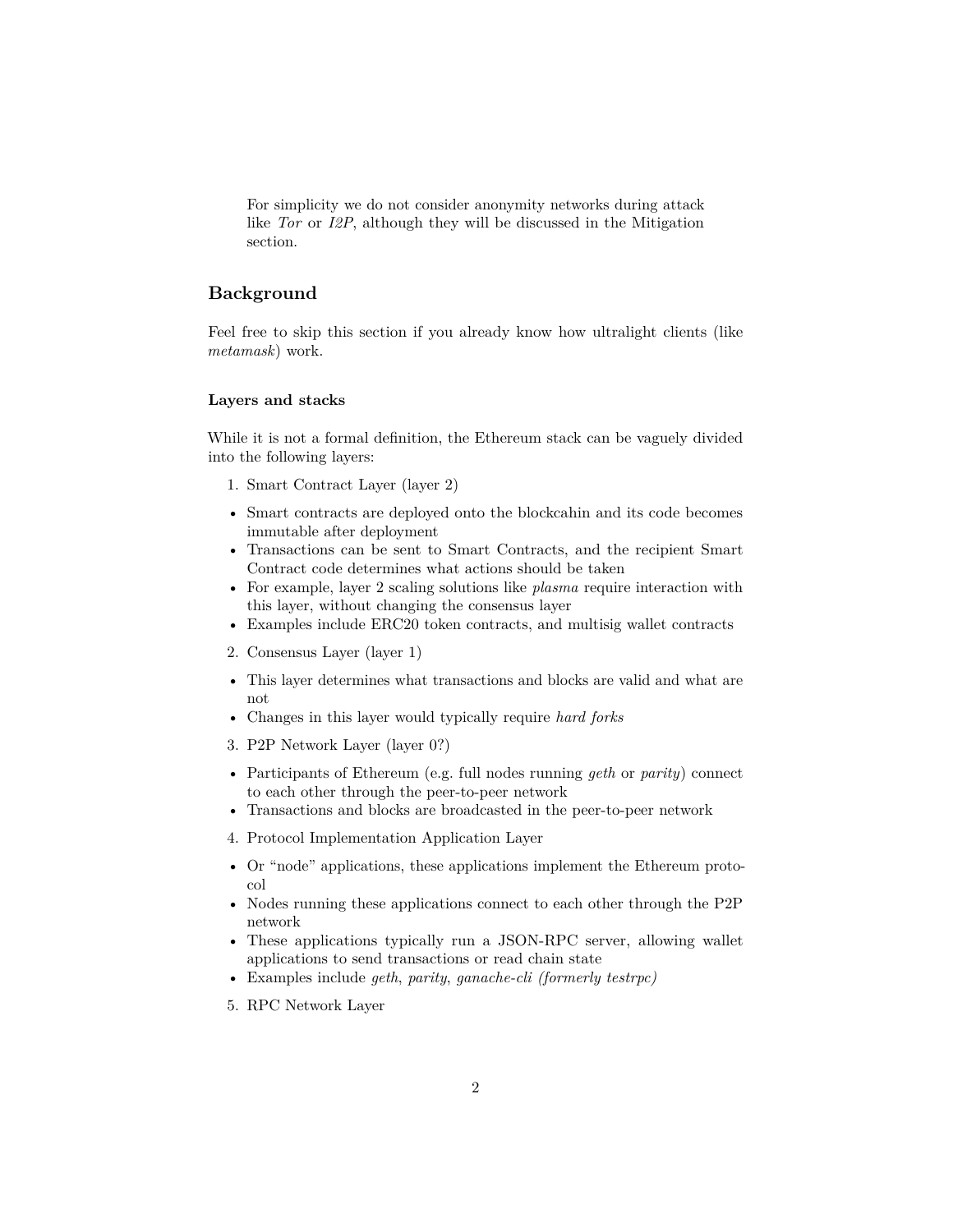- A JSON-RPC client would connect to a JSON-RPC server through this layer
- Typically HTTP or HTTPS, but also includes IPC
- Wallet applications connect to a protocol implementation application through this layer
- For example, web3. js is a library for wallet application to JSON-RPC call a protocol implementation application.
- 6. Wallet Application Layer
- Applications on this layer typically RPC calls the protocol implementation applications (e.g. *geth*) to accomplish certain front end tasks.
- Those applications can potentially connect to a *protocol implementation application* through HTTP or HTTPS over the Internet.
- Examples include wallet applications like *mist* or *metamask*, where transactions are signed in a wallet application and the signed transactions are sent to a node running *geth* via HTTP or HTTPS.

The interest of this post is both the *P2P Network Layer* and the *RPC Network Layer*.

#### <span id="page-2-0"></span>**Types of clients**

There are different types of clients that can sign or send transactions, or connect to peers, or receive blocks, or verify transactions.

#### **Full node client**

We say a user Alice is running a **full node client** if Alice is:

- Running a "node", i.e. a protocol implementation application like *geth* on her machine, and
- The said protocol implementation application is running in "full" mode, and
	- **–** In the case of *geth* this means running geth --syncmode=full, which is the default
- Running a wallet application like *mist* or *metamask* on her machine
	- **–** The wallet application connects to her node through HTTP localhost
	- **–** Alice can also use her *geth* as wallet

A full node downloads the entire blockchain data. It gets the block headers, the block bodies, and validates every element from genesis block.

In this case the *RPC Network Layer* is not particularly interesting as it is just local socket.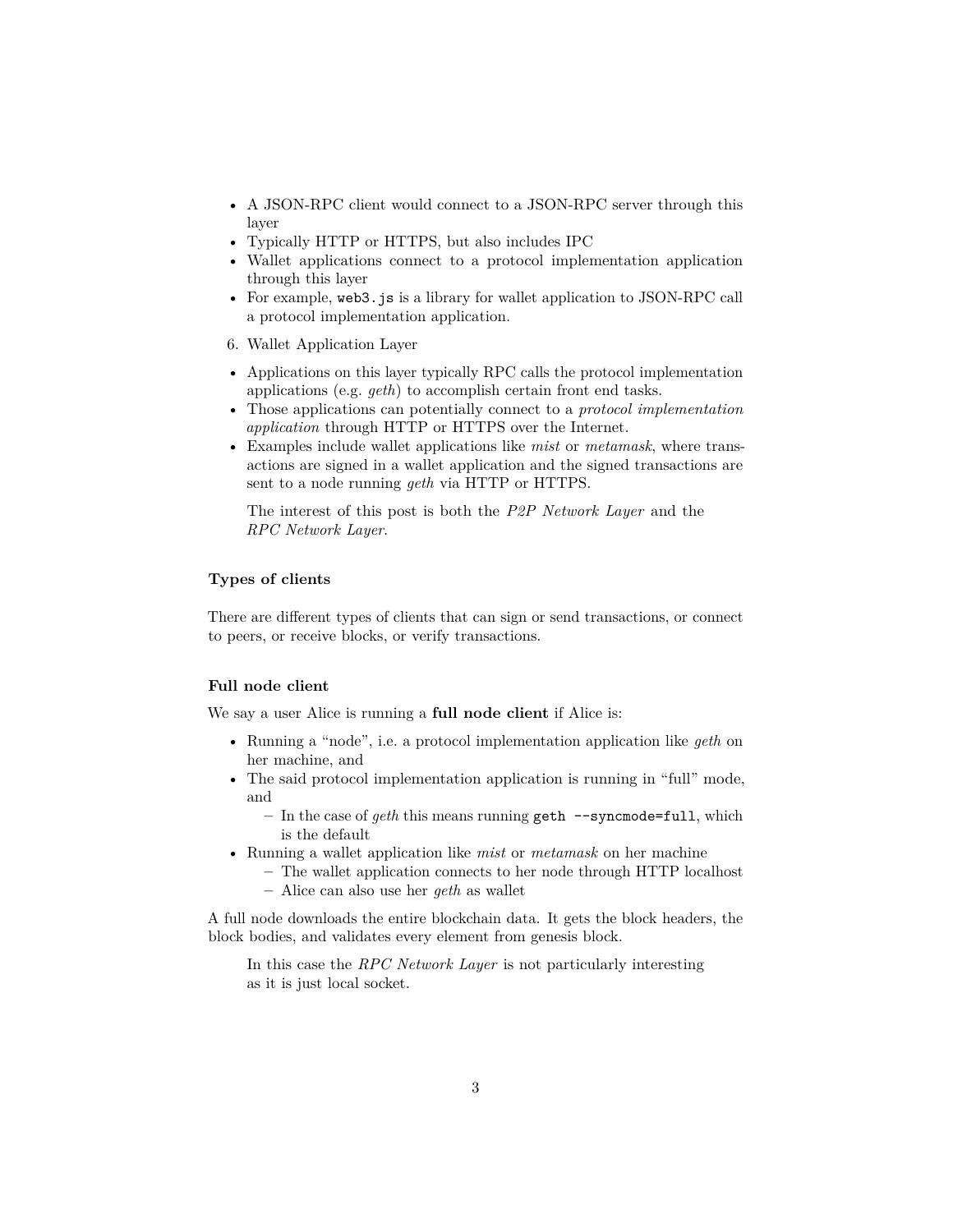## **Light node client**

(Also known as SPV client)

We say a user Alice is running a **light node client** if Alice is:

- Running a "node", i.e. a protocol implementation application like *geth* on her machine, and
- The said protocol implementation application is running in "light" mode, and
	- **–** In the case of *geth* this means running geth --syncmode=light
- Running a wallet application like *mist* or *metamask* on her machine
	- **–** The wallet application connects to her node through HTTP localhost **–** Alice can also use her *geth* as wallet
- A light node does not download the entire blockchain data. It gets only the current state. To verify elements, it needs to ask to full (archive) nodes for the corresponding tree leaves.

Similar to full node, *RPC Network Layer* is also not interesting to us here because it is just local socket.

#### **Ultralight client**

(Also known as zero client)

We say a user Alice is running an **ultralight client** if Alice is:

- NOT running any protocol implementation application like *geth* on her machine, and
- Running a wallet application like *mist* on her machine
	- **–** The wallet application JSON-RPC connects to another full node on the Internet over HTTP or HTTPS

**Fun fact**: *metamask* is an ultralight client by default, which JSON-RPCs https://mainnet.infura.io/metamask, a full node running *geth*, operated by Infura.

One important thing to note is that an ultralight client learns everything from a node (full or light), and lacks the capability to verify transactions or blocks.

## <span id="page-3-0"></span>**Privacy issues**

In this section we discuss a few scenarios where account holders can be deanonymized, or their privacy can be violated. Generally, they fall into these two categories:

- Privacy issues during **transaction broadcast –** On RPC network layer, and P2P network layer
- 
- Privacy issues during **chainstate retrieval**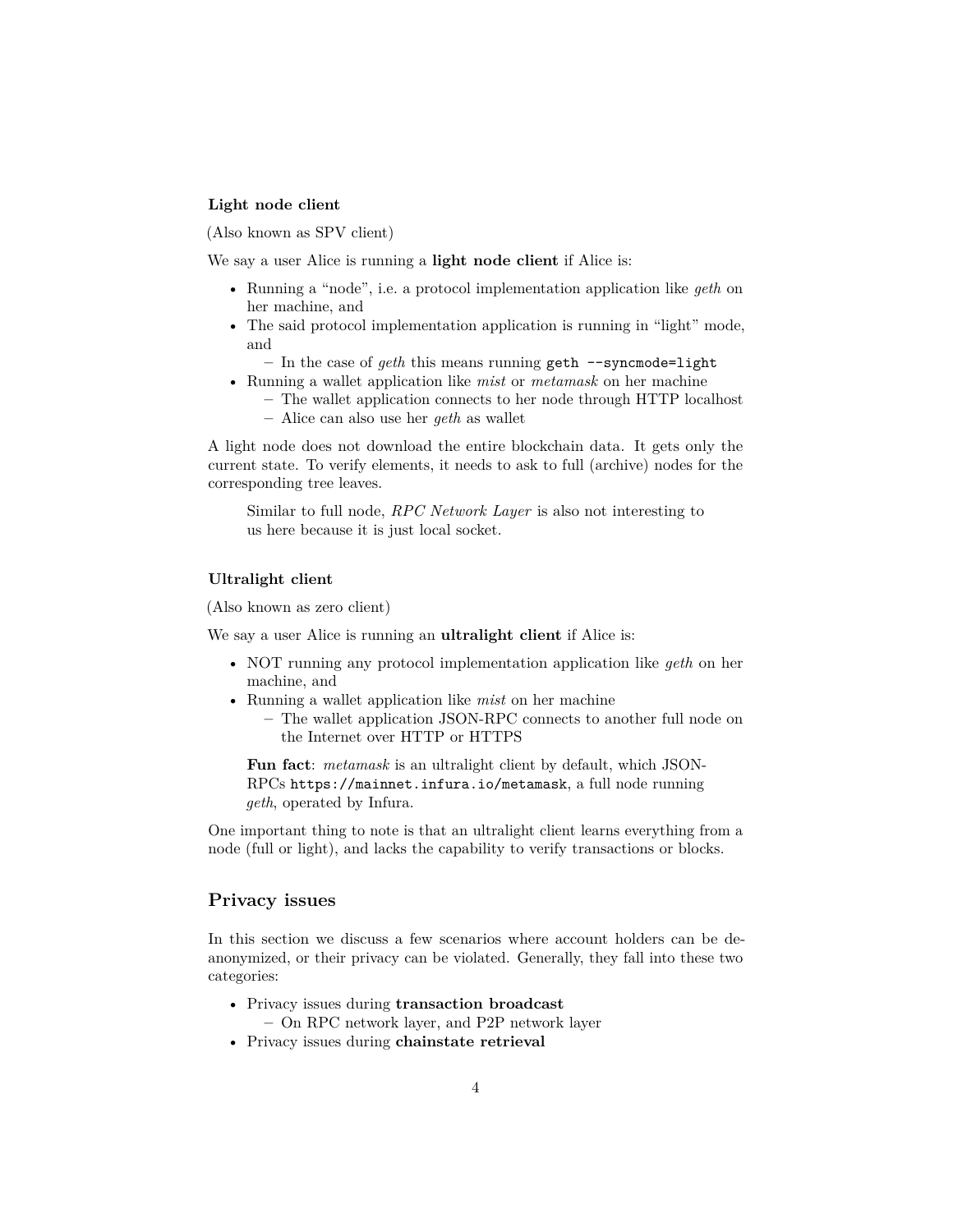**–** On RPC network layer, and P2P network layer

#### <span id="page-4-0"></span>**Broadcasting a transaction as an ultralight client**

In this scenario Alice who is running an ultralight client, is sending a transaction which moves some funds from Alice's account to Bob's.

A few things happen in order:

- Alice's ultralight client reads Alice's private key from Alice's computer
- Alice's client generates a transaction, that says "move funds from Alice's account to Bob's"
- Alice's client uses Alice's private key to sign the transaction
- Alice's client JSON-RPC calls a full node over HTTP, in this case a node controlled by Eve, to do eth\_sendRawTransaction, passing along the signed transaction
- Eve's full node broadcasts the transaction to peers over P2P network
- Eventually miner picks up the transaction, putting it into a block
- Miner broadcasts the found block over p2p
- Eve's full node receives the found block over p2p
- Alice's client RPC calls Eve's node eth getTransactionReceipt to confirm that her transaction has been mined

In this simple case, it is pretty obvious that Eve can learn Alice's **Ethereum account address**, her **public key**, transaction **recipient's account address**, **the value** of the transaction, along with her **IP address** from the RPC network layer. Alice has **zero privacy or anonymity** as Eve can see all the transactions she sends. It can be worse if Bob also uses an ultralight client and connects to Eve's node!

#### **Real world implication**

If you use *Metamask* with default RPC settings, *Infura* can dox you whenever you send a transaction. And they learn all the details about the transaction.

Keep this in mind before conducting your business!

#### <span id="page-4-1"></span>**Retrieving chainstate as an ultralight client**

**Observation**: An ultralight client frequently calls eth\_getBalance with their account address on a full node to keep the account balance up to date in the wallet application UI.

Over time, Eve can observe that, the wallet at Alice's IP address frequently requests the balance of a set of addresses, via eth\_getBalance RPC call. With more sophisticated temporal analysis, Eve can learn all the accounts Alice owns in her wallet software.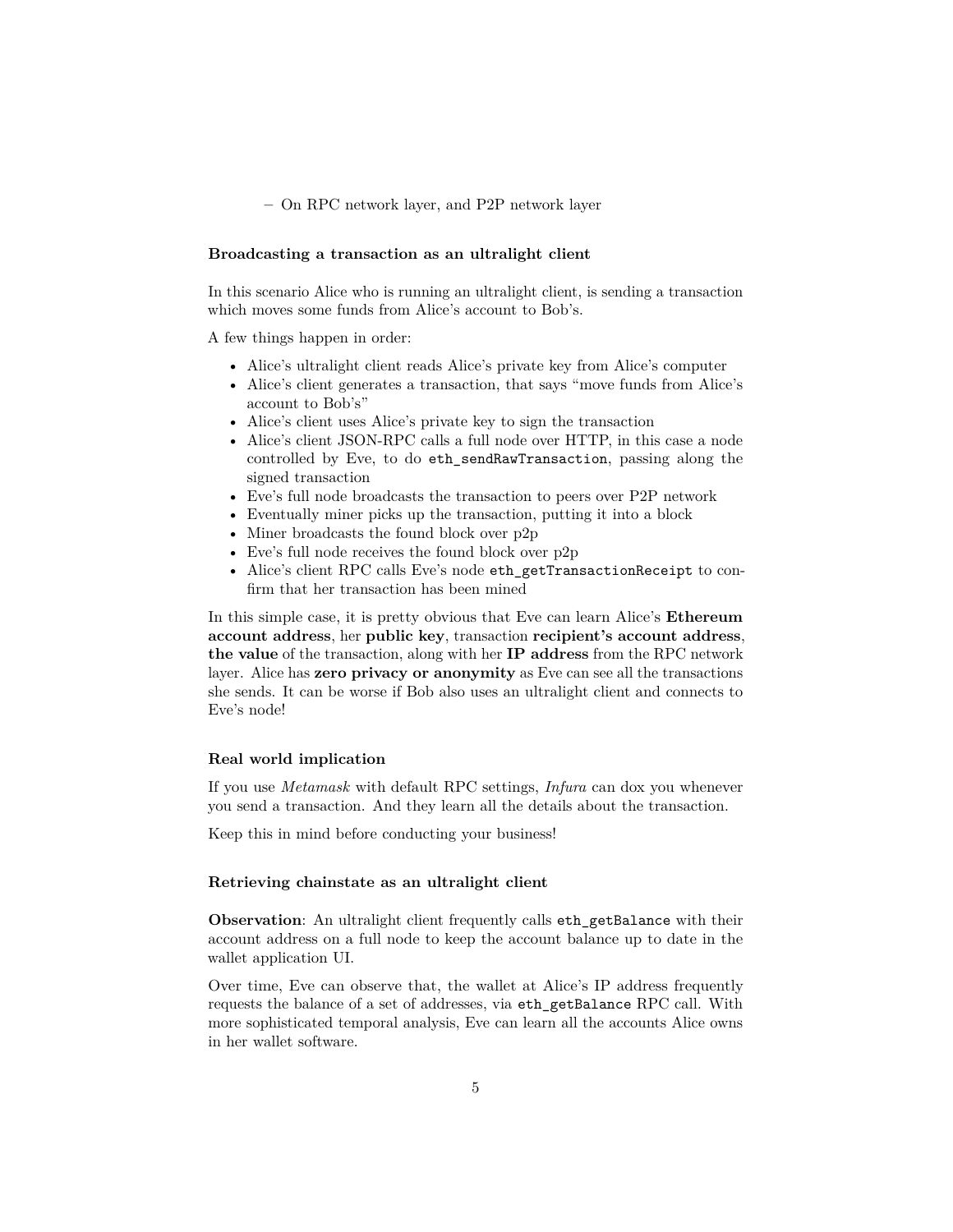Consider a more interesting scenario involving smart contracts:

- Bob runs a lottery service powered by Smart Contracts
- Bob's web3 site has no trackers. On the front page of his site it simply shows the current jackpot
- Alice simply browses Bob's lottery site with *Metamask* enabled, without playing the lottery
- Alice's browser uses web3.js to get jackpot info (here Metamask injects a global web3 object into browser)
- Alice's *Metamask* issues a eth\_call RPC on Eve's node to query jackpot info
- Eve learns everything about the query along with personal identifiable information about Alice.

In this case Eve can learn exactly how many of her users have been on this site, along with their account addresses and IP addresses, without needing any analytic data from Bob. Because in order to read the jackpot data from Bob's contract, Alice's browser runs the JavaScript Bob has written, which essentially does eth\_call, to query the jackpot info on Bob's contract. Eve in this case learns the **origin of the RPC call** (Alice's IP, account address), the **contract address**, **the function being eth\_call'ed**, and the **state of the contract** during the call.

How Eve might use those data is outside the discussion of this post, but Alice is essentially making her web3 browser history public to Eve!

#### **Real world implication**

If you use *Metamask* with default RPC settings, even if you do not send any transactions through the ultralight client, *Infura* can still learn addresses of all the accounts you own over time. They will even learn what smart contracts you are interested in!

This is like making your browser history public!

#### <span id="page-5-0"></span>**Broadcasting a transaction as a full or light node client**

**Observation:** The first node to broadcast a transaction is typically the origin of the transaction.

In this case Alice finally runs her own node. But her privacy is still in danger of being violated by the peers her node connects to on the P2P network layer. However this isn't as bad as Alice running ultralight client and using Eve's full node to broadcast.

Alice's full or light node is connected to some peers. She signs a transaction in her *Metamask*, then her *geth* broadcasts it to all her peers. Her peers upon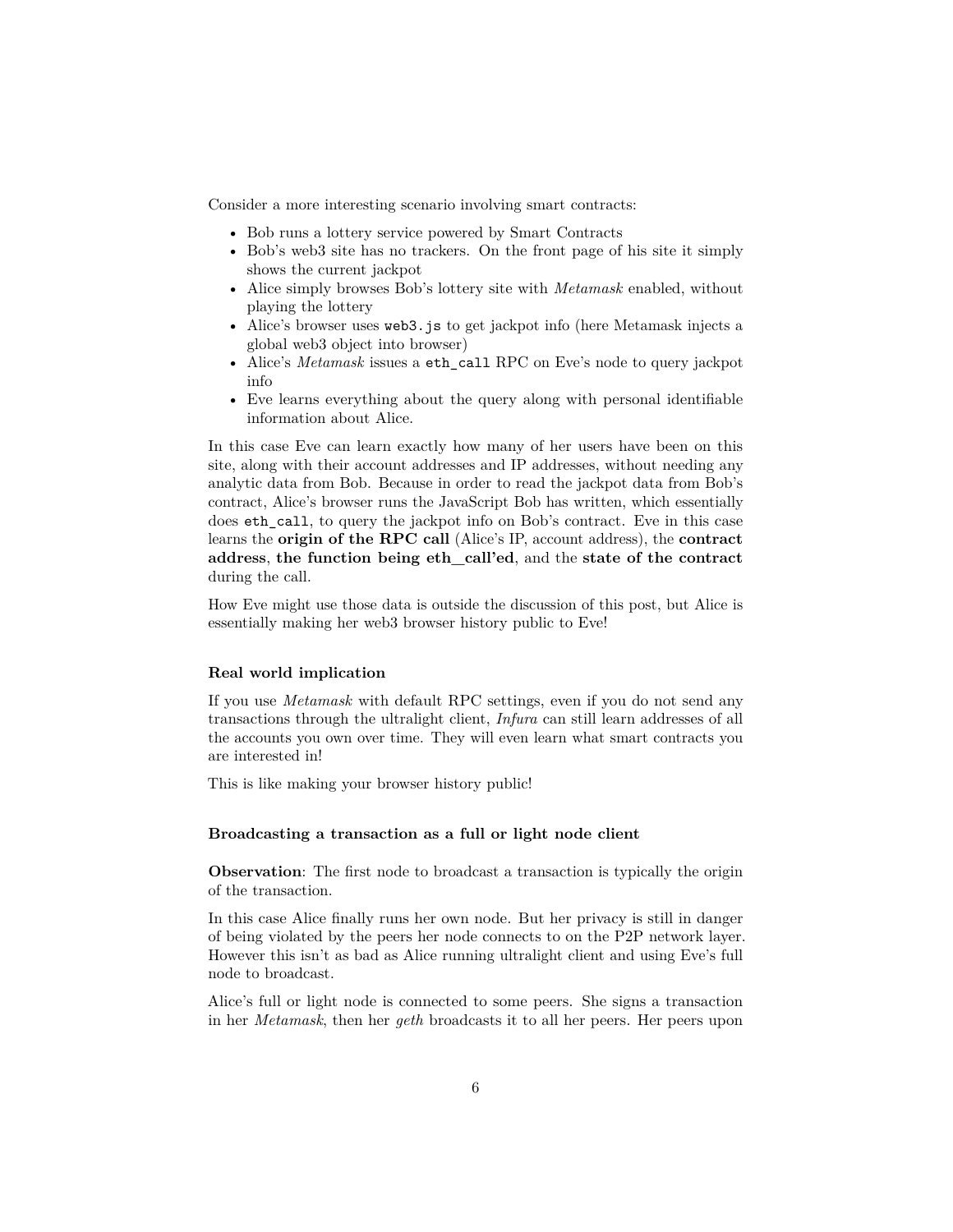receiving this transaction, put it in their txpool, and propagate the transaction to other peers in the P2P network.

In this case, Alice's peers will learn that the transaction came from Alice's node. Without more data, they cannot tell if Alice's node is the origin of the transaction, as she might simply be relaying the transaction from someone else. However, a more powerful passive attacker who controls a lot of nodes can eventually figure out that Alice's node is the origin, with some degree of certainty. Traffic analysis can also be used here to dox Alice.

**Tip**: In *geth* console you can run eth.net.peerCount and admin.peers to check your peers. You will see their node application version, OS information, and their IP address. They can see yours too!

#### **Real world implication**

*geth* (or its p2p layer devp2p) does not come with anonymity network implementation. Your peers can potentially learn all the transactions you are signing and broadcasting, and associate those with your IP address!

If you want to conceal your wealth (i.e. not letting anyone learn that it is you who control a particularly wealthy account), it's probably not a good idea to run *geth* without an anonymity network like I2P!

#### <span id="page-6-0"></span>**Retrieving chainstate as a light node client**

This only applies to light node, i.e. node running in light sync mode. Full nodes download the entire database, therefore do not have this problem.

Suppose Alice is running a light node. Consider the same scenario where she visits Bob's lottery site.

- Alice's *Metamask* issues an eth\_call on her own node
- Alice's node does not have enough information to complete the call, since it is running in light mode.
- Alice's node requests the state she's retrieving along with proofs for SPV (*Simple Payment Verification*) from peers. For simplicity we assume Alice's peers are all full nodes.
- The peer Alice sends the request to learns the particular state Alice is looking for, along with her peer ID, IP address, etc.

This is a similar case to "*Retrieving chainstate as an ultralight client*", except here Alice asks her peers *vaguely* what she wants, and the peers are discovered and chosen through a peer discovery process, which makes targeted attacks more difficult. However it is not as difficult as you think, as we will discuss in the next section.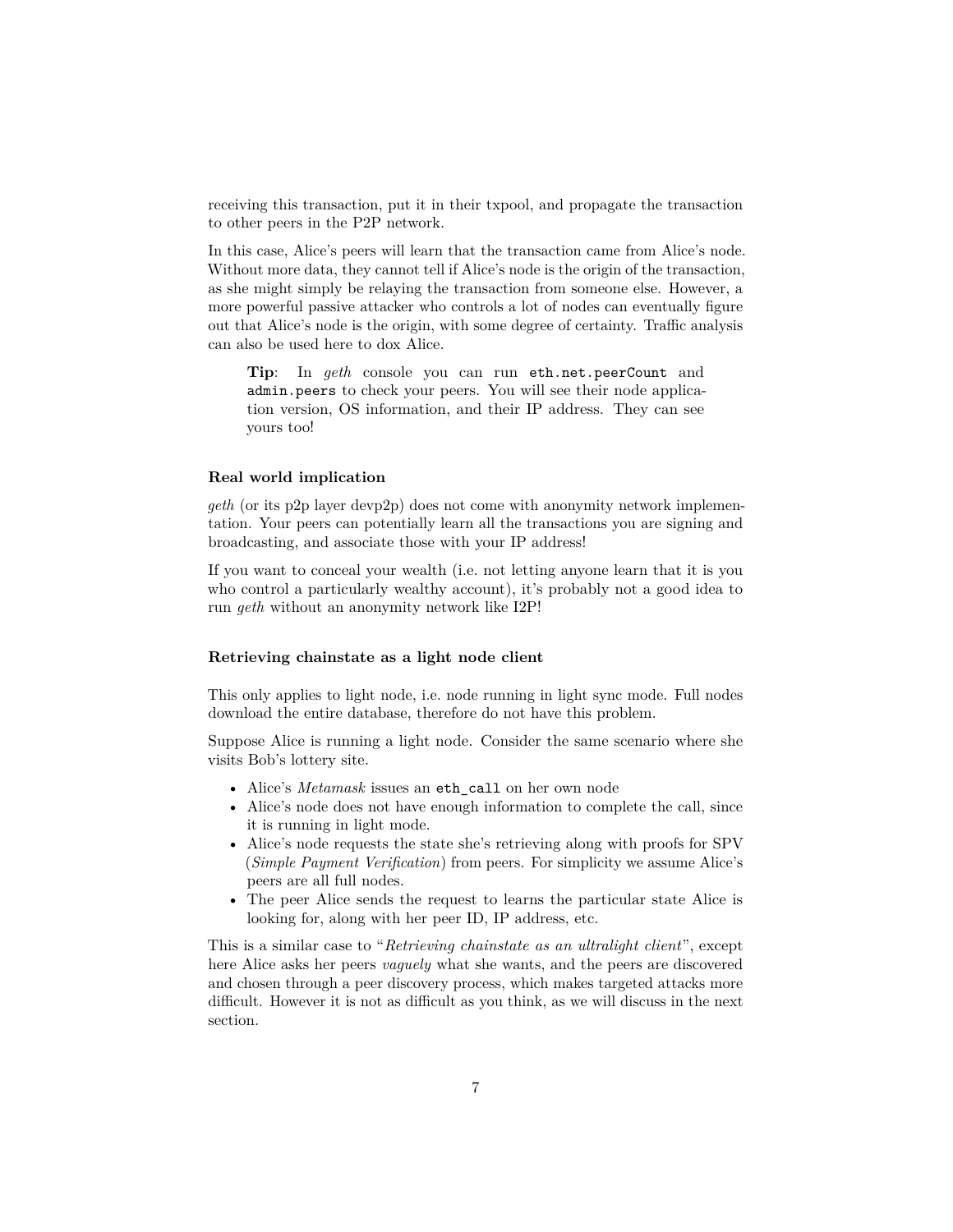# <span id="page-7-0"></span>**Active attacks**

In this section I want to briefly discuss how those issues can be exploited if an active attacker is on the scene. Our active attacker, Mallory, wants to see what Alice is up to.

#### <span id="page-7-1"></span>**Peer discovery poisoning**

When a node joins the P2P network, there are a few so-called **bootstrap nodes** that are hardcoded into the protocol implementation application such as *geth*. Those bootstrap nodes help peers find each other. When Alice joins the network and attempts to connect to the bootstrap nodes, an active attacker Mallory (e.g. maybe Alice's ISP) can block the connection, so she does not get to randomly pick peers from the bootstrap node. When Mallory's nodes connect to Alice as her peers, Alice's node happily accepts them. Of course, devp2p is designed such that even without bootstrap nodes, the peers would still be able to find each other eventually, but since Mallory's nodes are connected to Alice's first, they are less likely to be dropped by Alice (unless they are broadcasting invalid transactions or blocks).

If Mallory is more powerful, they could simply coerce the bootstrap nodes to feed Alice a modified version of the peer list containing only Mallory's nodes.

Once Mallory has enough peers on Alice, Mallory can see all the transactions she's broadcasting or relaying, as well as all the chainstate her node is requesting.

#### <span id="page-7-2"></span>**Traffic analysis**

An active attacker can analyze Alice's **RPC network traffic**, or **P2P network traffic**, or **both combined**.

If Alice runs a full node (say, on her desktop) but her wallet is running on a different machine (say, on her phone), and her wallet RPCs over HTTPS over the Internet. Mallory, despite not being able to see the request, can see some matadata about the RPC packets, like the size, destination IP, etc. Without seeing Alice's full node's P2P traffic, Mallory can already potentially find out what Alice is doing over time using traffic analysis techniques.

Same thing applies to her P2P traffic. If Mallory can see all the traffic going into and coming out of her node, even though the packets are encrypted to peers, Mallory can still learn a lot over time using traffic analysis techniques.

I will leave out the details as traffic analysis is a pretty sophisticated subject. Of course, this type of attack is harder to pull off without lots of resources.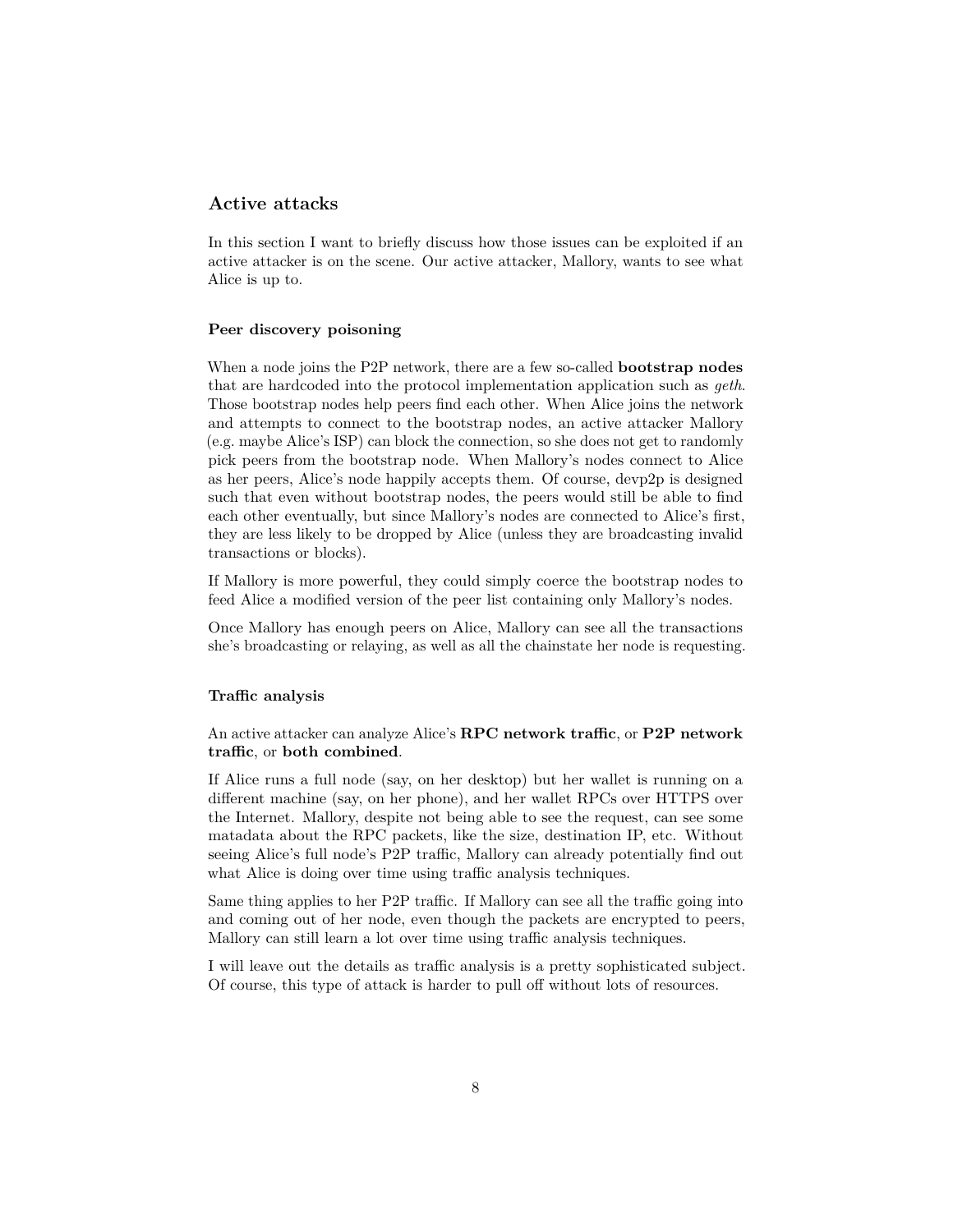## <span id="page-8-0"></span>**Mitigations**

We can already see that running an ultralight client is pretty bad for privacy (security issue aside). Running a light node or a full node doe not guarantee us privacy either. In this section some mitigation techniques will be discussed, with their pros and cons.

#### <span id="page-8-1"></span>**Anonymous overlay networks**

In practice, *Monero* node uses Kovri, an implementation of I2P. When a transaction is broadcasted, it can be difficult for a passive attacker to find out the origin of the transaction without a global view of the network.

Whenever some information is retrieved, a passive attacker will not be able to pinpoint the exact peer who requested it. Of course, the attack would still learn the content of the data being retrieved, along with timestamp and other metadata. This makes user susceptible to traffic analysis.

Of course, no anonymity network can be perfectly anonymous.

*The continued goal of I2P is to make attacks more and more difficult to mount. Its anonymity will get stronger as the size of the network increases and with ongoing academic review.* - I2P The Invisible Internet Project

#### **Recommendation**

Always be on I2P before joining P2P network. You can try getting *Kovri* on the machine running *geth*.

(I don't think you can use geth over tor, since geth uses some UDP ports and tor is TCP only.)

#### <span id="page-8-2"></span>**Retrieving entire database**

To retrieve data from a database without revealing which item is retrieved is a private information retrieval (PIR) problem. One trivial, but very inefficient way to achieve PIR is for the server to send an entire copy of the database to the user. This gives user *information theoretic privacy*, without the assumption of non-colluding servers.

A full node does exactly this. A full nodes downloads every transaction and block ever existed from the genesis block. Peers simply do not have the information to learn which transaction or block you are actually looking for.

The drawback of course, is that the full node would have to download and store lots of data, which might be infeasible on devices like smart phones.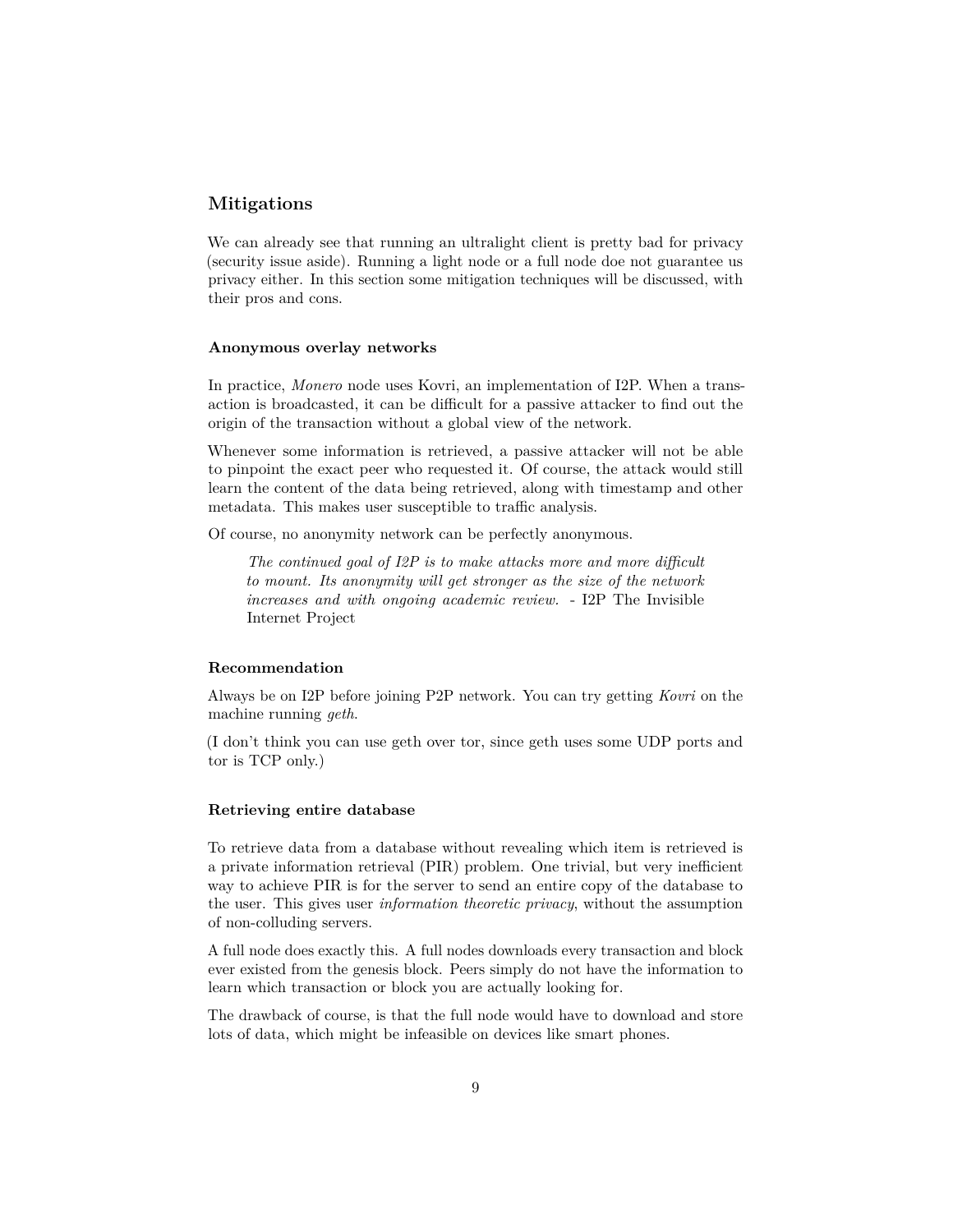#### **Recommendation**

Always run your own geth. Always run a full node. Use --syncmode=full for the best privacy, but --syncmode=fast is also OK. Connect your wallet to your node using local socket, so you are not susceptible to RPC traffic analysis.

#### <span id="page-9-0"></span>**Bloom filters**

Currently Ethereum block headers include *logs bloom*, which is a *bloom filter* for all events emitted in transactions in the block. This is useful for nodes to quickly find interesting transactions that emit logs. In EVM logs are emitted using LOG0-LOG4 opcode. But this is a different use case of bloom filter we discuss in this section.

Bloom filter is a probabilistic data structure to test if an item is "probably in a set". It has false positives but never false negatives.

Bitcoin SPV clients can create a bloom filter, put all the transactions it wants to query in the filter, then sends the filter to a full node. Then the full node tests transactions against the filter, if it is "probably in the set", it returns the transaction data plus proof to the SPV client. To preserve some degree of privacy, the said SPV node can set up the bloom filter to have high false positive rate, so the full node does not know which transaction the SPV client is actually interested in.

Although not implemented, light nodes on Ethereum can potentially also use this bloom filter technique to retrieve transaction data or state data from full nodes to preserve privacy. But bloom filter is only privacy preserving if client randomly samples nodes from peer list to send filters to each time, and the selected full nodes do not collude. Over time a full node would be able to see patterns from the bloom filters sent by a particular client, e.g. matching transaction graph or finding common addresses among sets. **The privacy-preserving property of bloom filter is weak** but not entirely useless.

#### <span id="page-9-1"></span>**Future research**

Blockchain PIR solution where a node could achieve privacy without having to download the entire blockchain database would be a potential topic of research.

## <span id="page-9-2"></span>**Appendix**

## <span id="page-9-3"></span>**IPFS privacy**

IPFS is a P2P hypermedia protocol that aims to make the web faster, safer, and more open. However IPFS suffers from the same privacy issues.